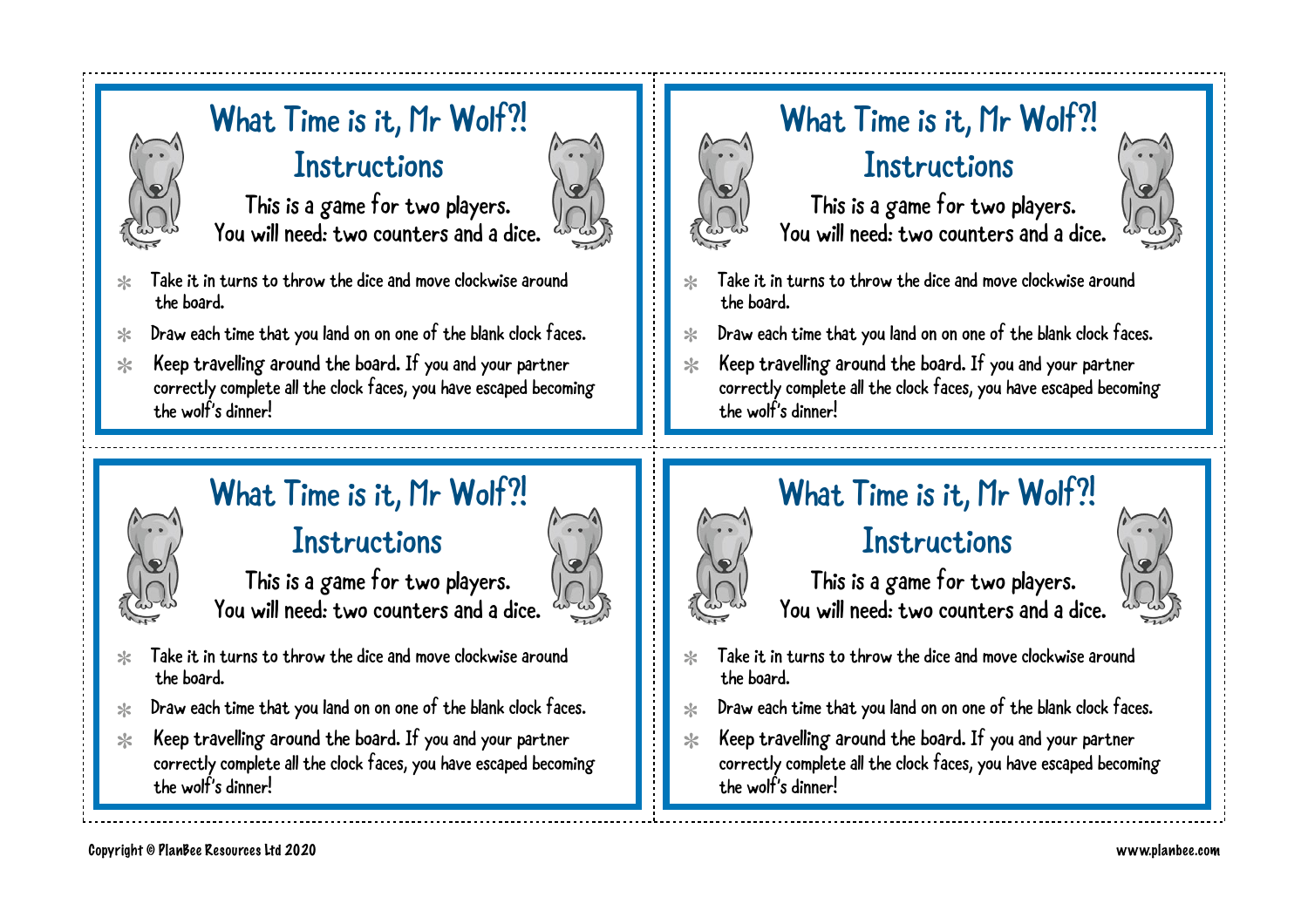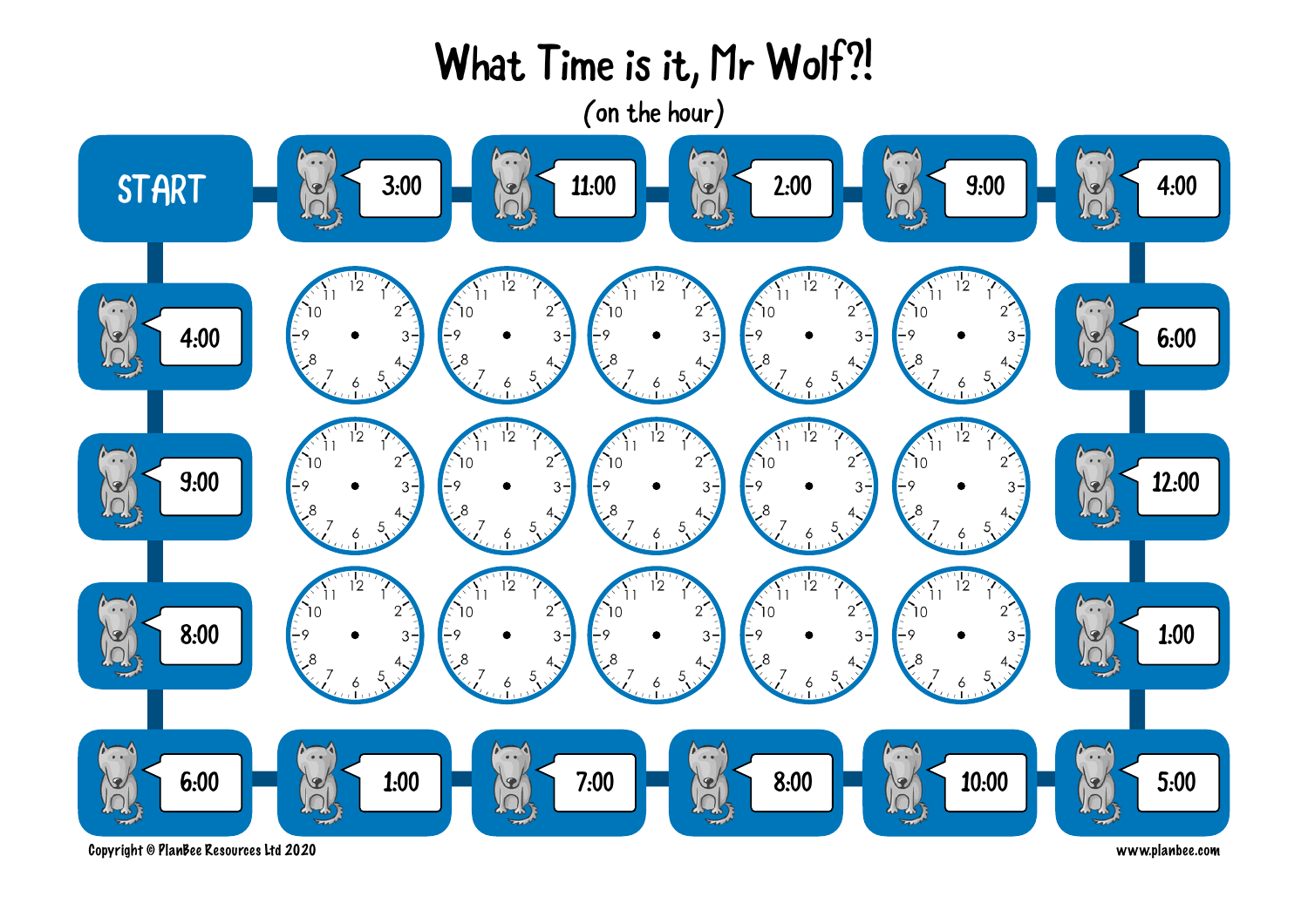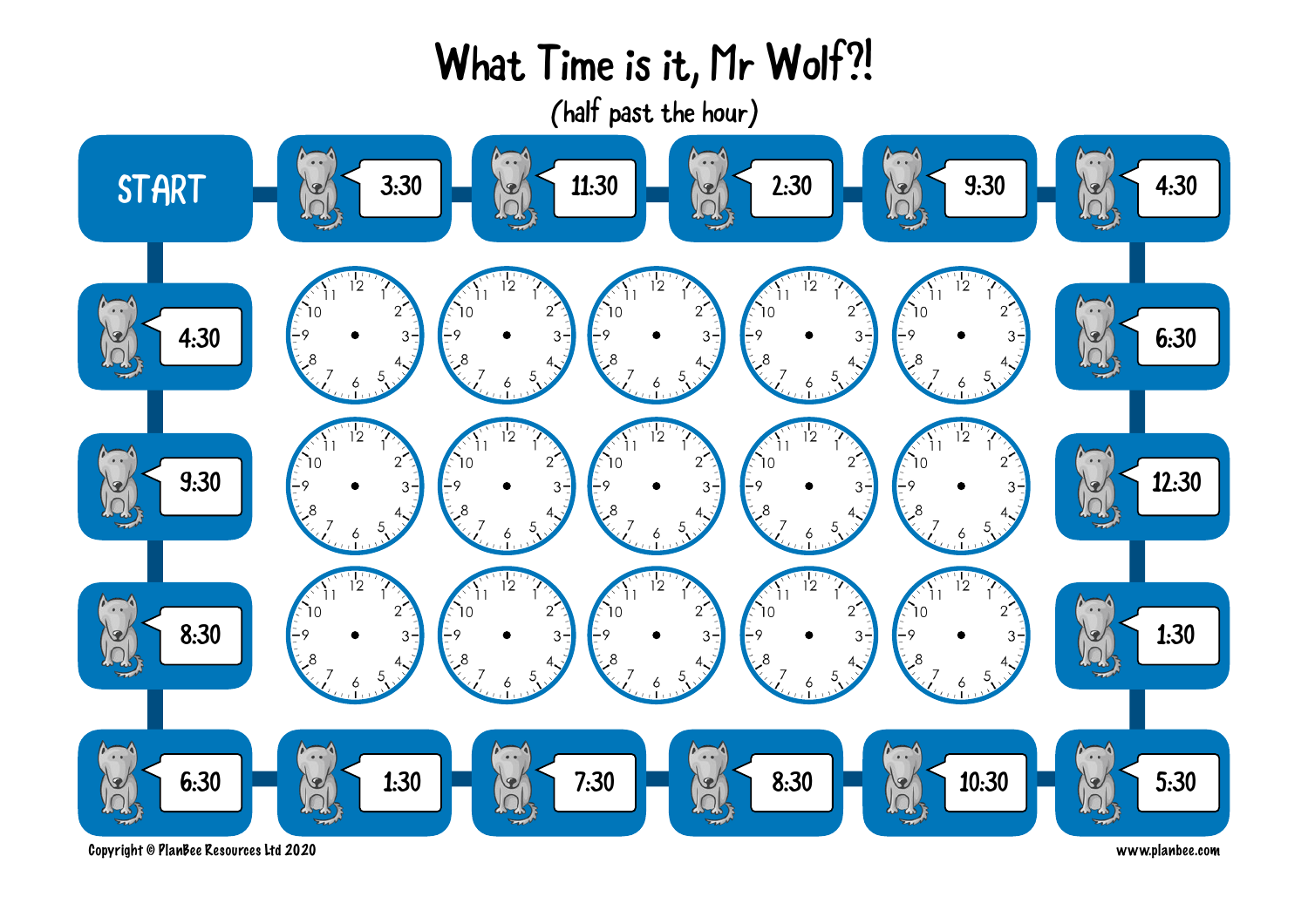(on the hour and half past the hour)

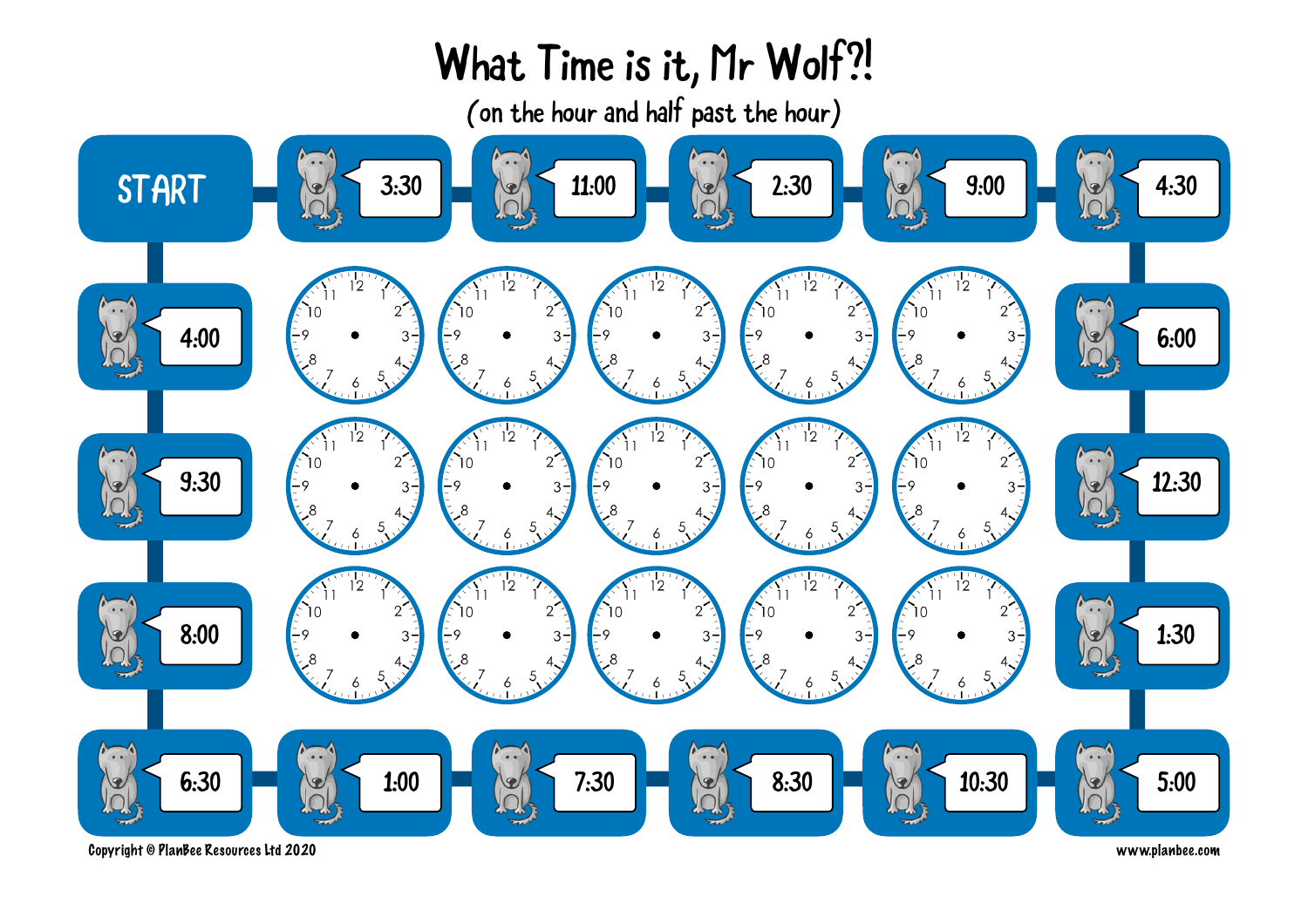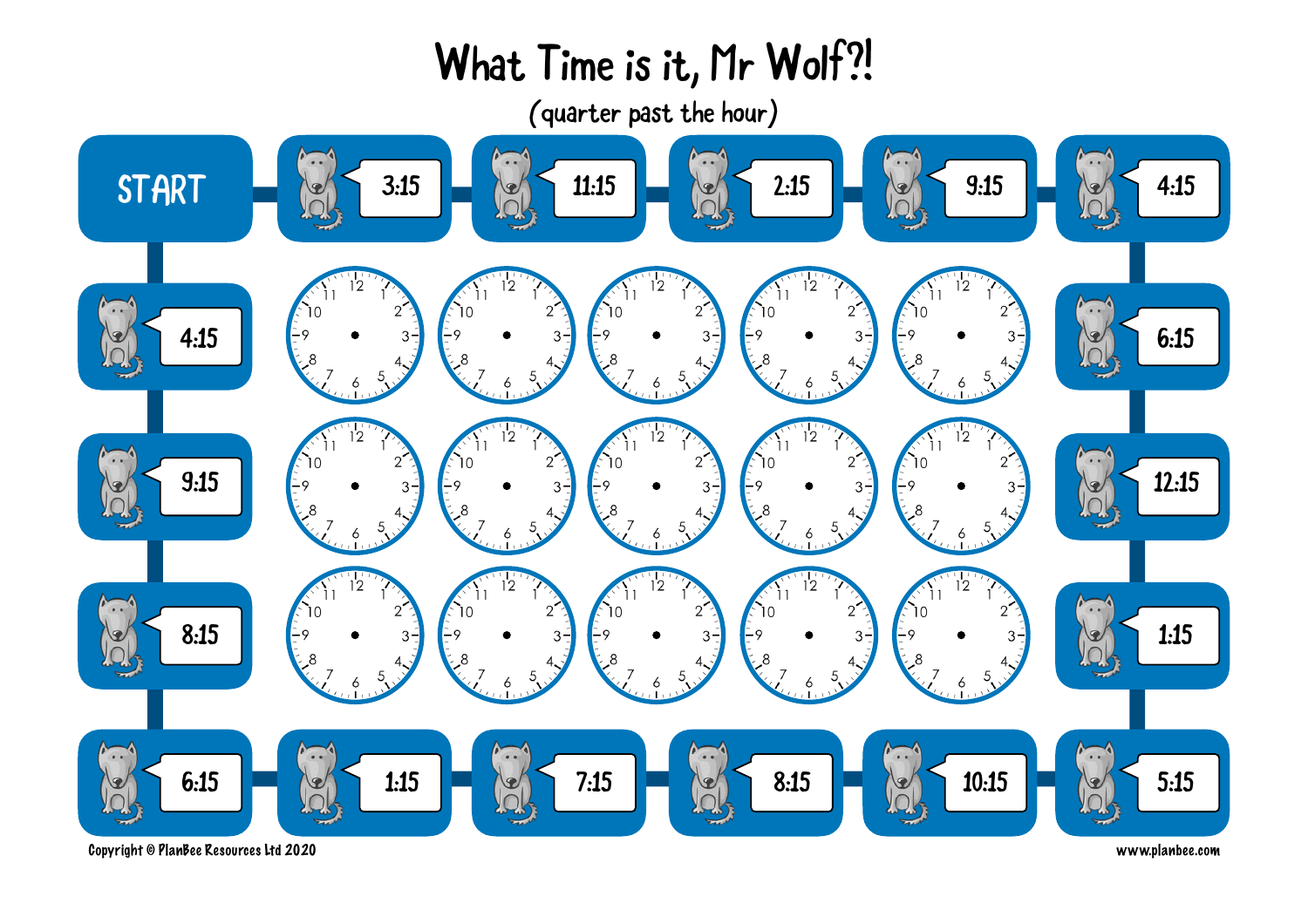#### What Time is it, Mr Wolf?! (quarter to the hour)START 3:45 11:45 2:45 9:45 4:45 4:45 6:45  $3 3 \cap$ 9:45 12:45  $3 3 -$ 8:45 1:45  $3 3 -$ 6:45 1:45 **8:45 7:45 7:45 8:45 8:45 10:45 8:45** 8:45 Copyright © PlanBee Resources Ltd 2020 www.planbee.com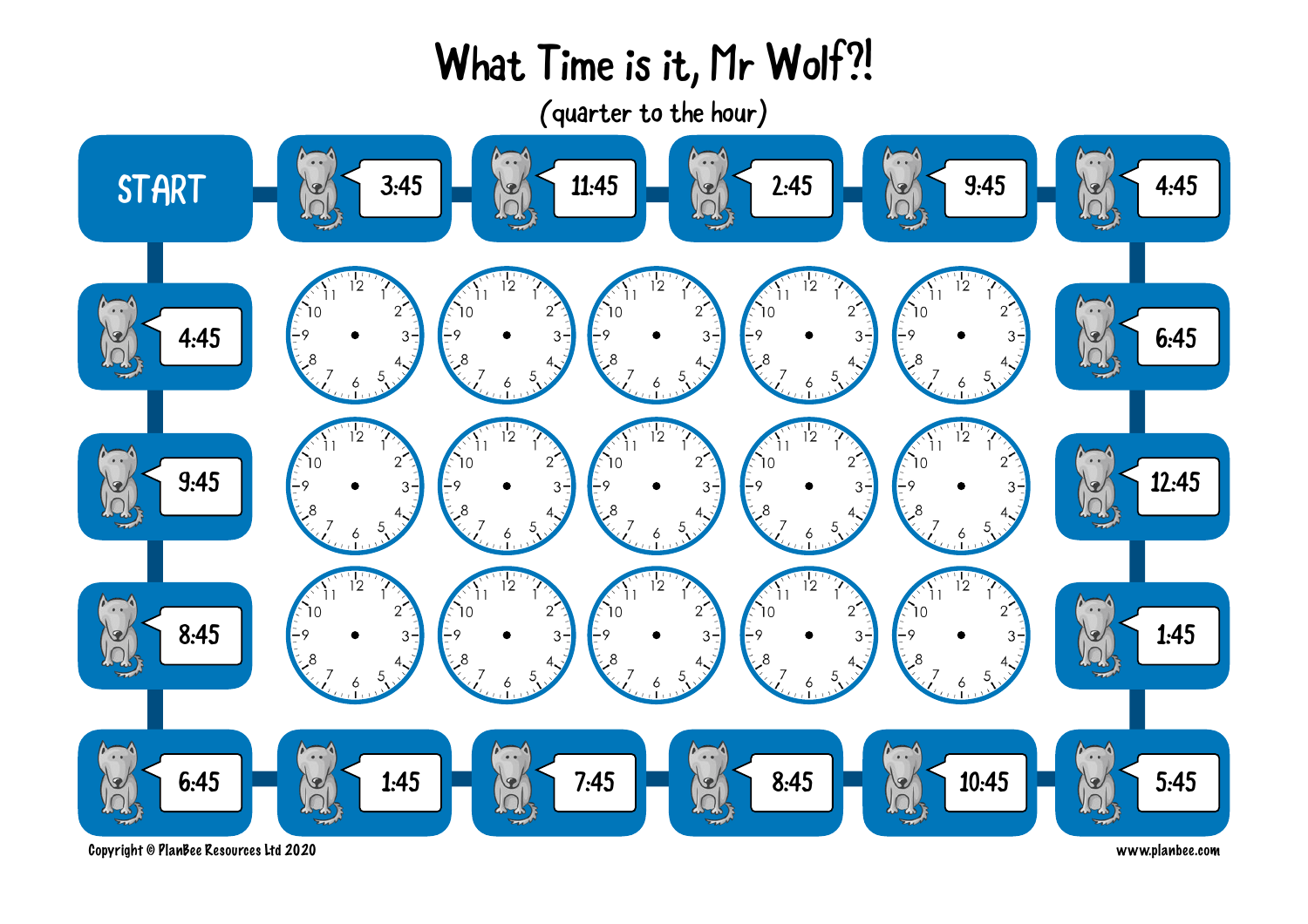(quarter past and quarter to the hour)

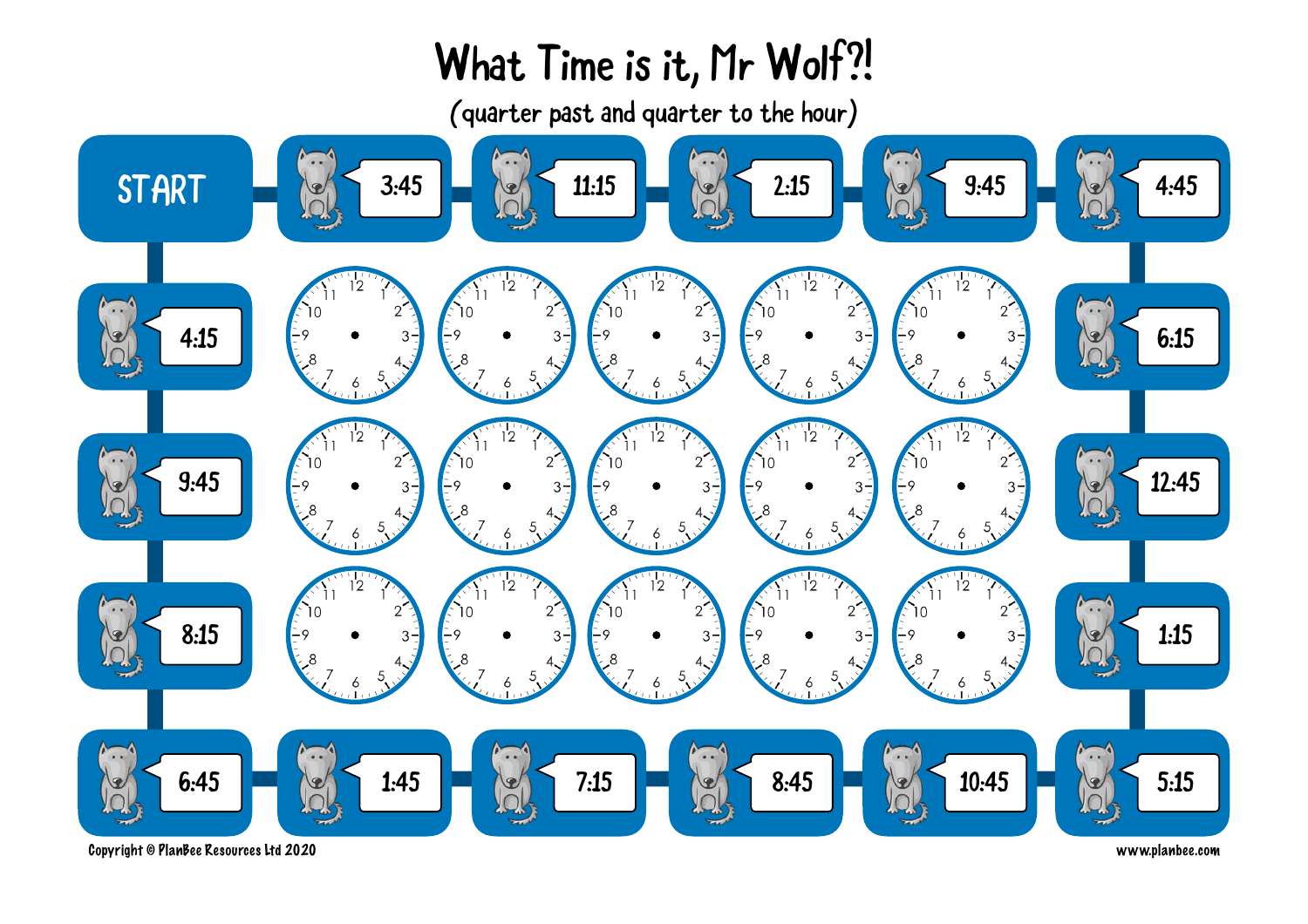(on, half past, quarter past and quarter to the hour )

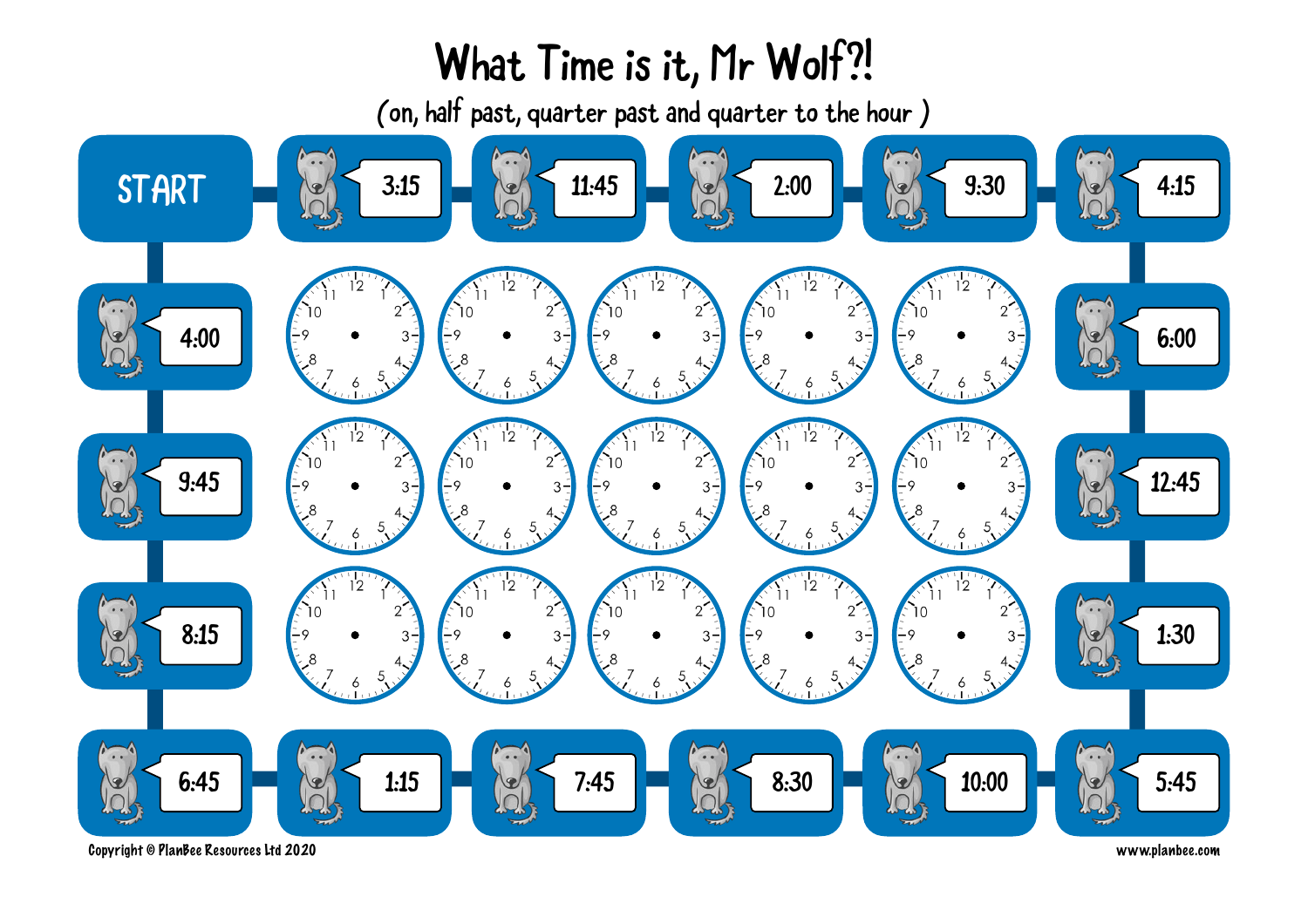